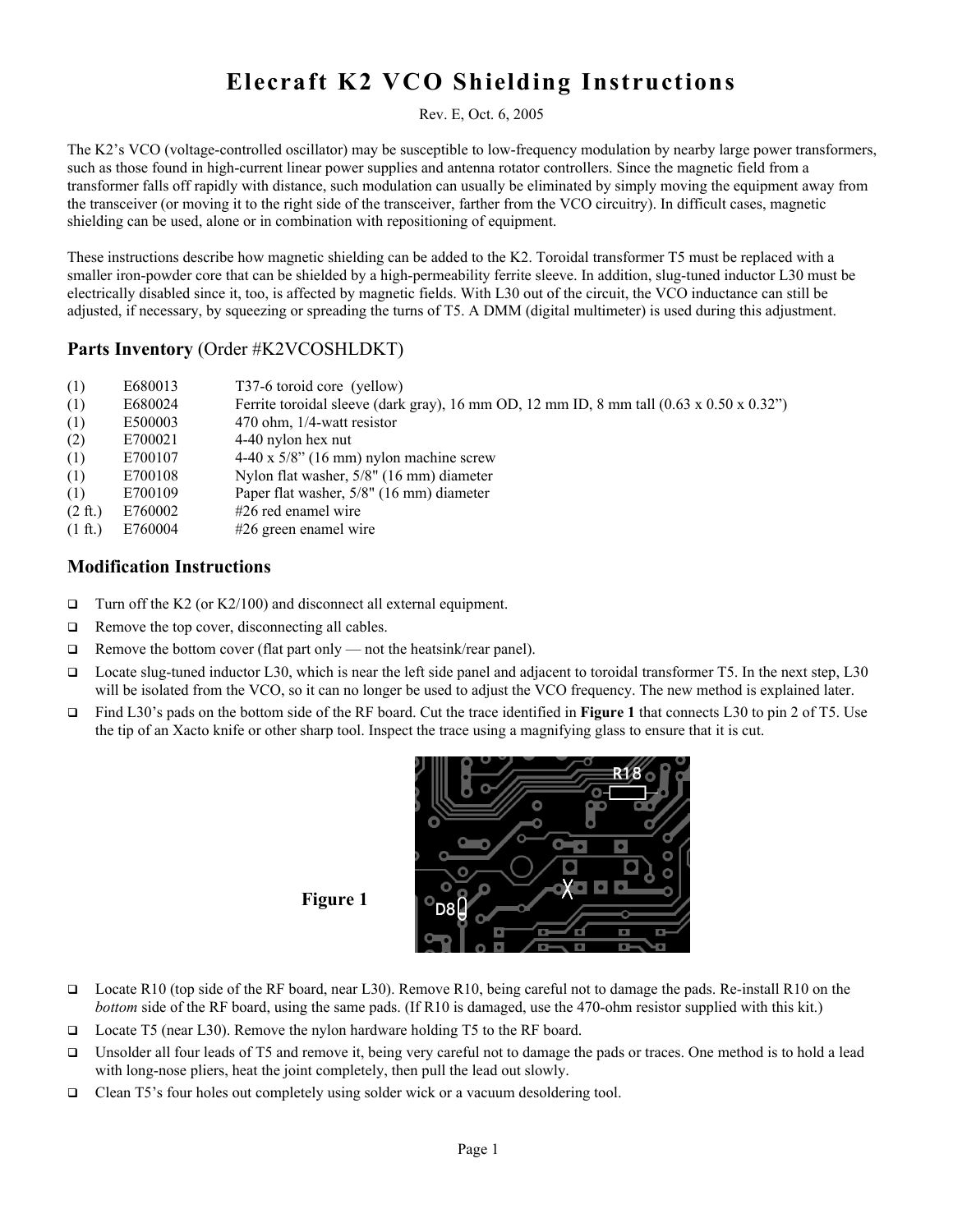Locate the T37-6 core (yellow), which is smaller than the original T50-6 core. It will be used to wind a new T5. As shown in Figure 2, T5 will have two windings, identified as leads 1-2 (red wire) and 3-4 (green wire).



- $\Box$  Cut a 14-inch (35 cm) length of red enamel wire, and an 8-inch (20 cm) length of green.
- For the 1-2 winding, use 17 turns of red enamel wire. (Each pass through the core counts as one turn.) Wind the wire tightly against the core. Leave the leads at least 1" (2.5 cm) long, and do not strip the enamel insulation off yet.
- Examine the 1-2 winding closely. *As shown in Figure 2, lead #2 must exit from below the core, and lead #1 from above the core.* If this is not the case, remove the wire and correct the winding sense.
- Distribute the 17 turns of the 1-2 winding evenly over about 90% of the core as shown.
- For the 3-4 winding, use 4 turns of green enamel wire, positioned as in Figure 2. Wind the wire **tightly** against the core. Leave the leads about 1" (2.5 cm) long and do not strip them yet.
- Examine the 3-4 winding for correct sense as you did for the 1-2 winding. Lead #4 must exit from below the core.
- $\Box$  Trim all four leads of T5 to about 1 inch (2.5 cm) long.
- Referring to Figure 3, insert the 5/8" (16 mm) nylon screw through the hole at the center of T5 from the bottom side of the RF board. Secure the screw to the RF board using a nylon hex nut on the top side.



Figure 3 Figure 4

- Install T5 temporarily (Figure 4), inserting the leads into their numbered pads on the RF board. The nylon screw should pass through T5. Press down until T5 rests on the nylon nut.
- $\Box$  Pull the leads through on the bottom, leaving a small amount of slack on the top as shown in Figure 4. The reason for the slack is to accommodate the paper insulating washer, which will be added in a later step (see Figure 5, next page).
- Using a black felt pen, mark the point on each lead where it enters its pad on the top side of the board. Then remove T5.
- Remove the insulation from T5's leads up to approximately the marked locations, then tin the leads. The enamel wire is heatstrippable, so this can be done using a soldering iron. Additional information on stripping toroid leads can be found in the "Assembly, Part II" section of your K2 owner's manual; see Stripping Toroid Leads (page 54 in the latest revision).
- Re-install T5 (see Figure 4).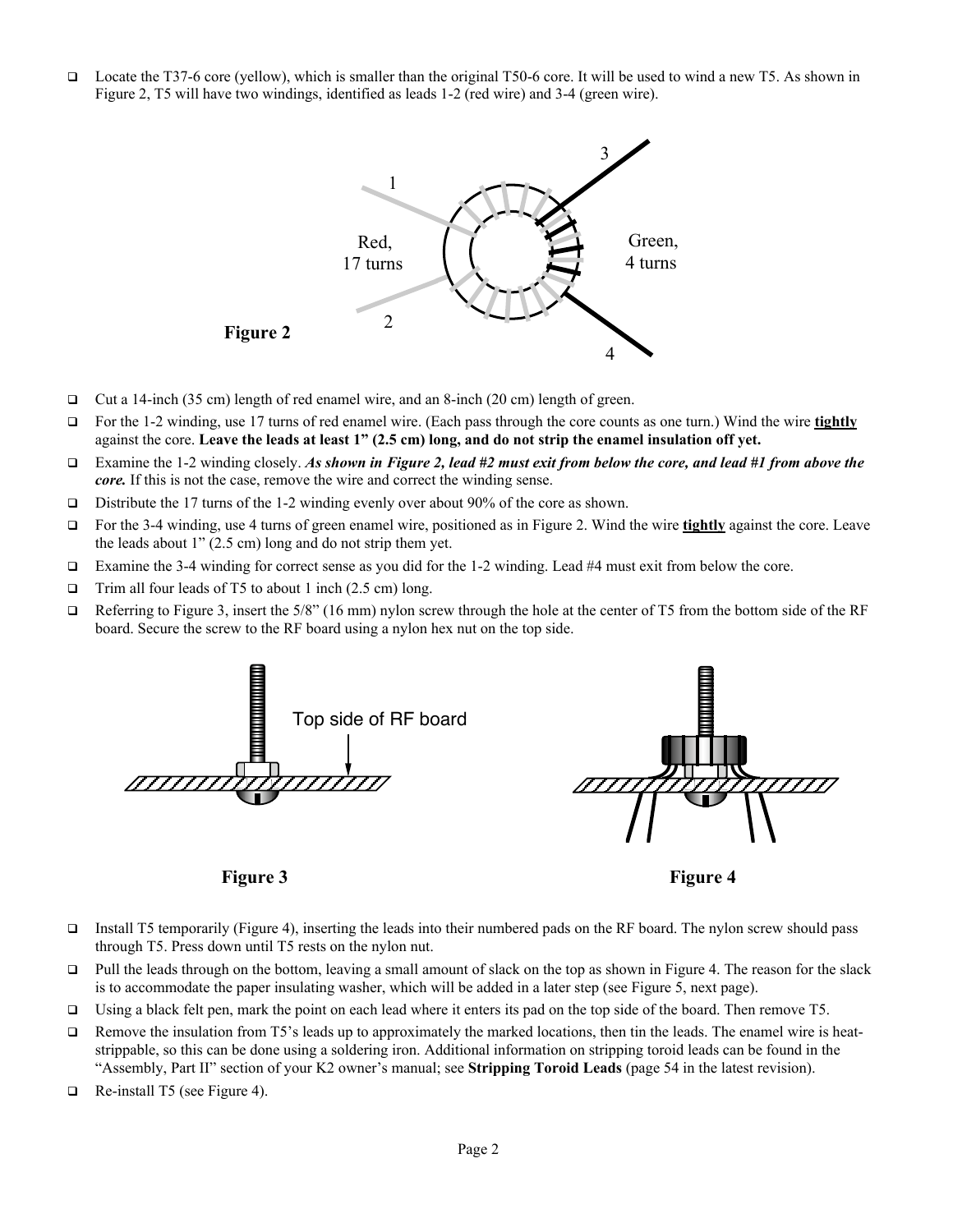- Look closely at T5's leads where they exit the holes on the bottom side. The leads must have no enamel residue, and should be tinned so that they appear clean and shiny. If not, remove T5 and prepare the leads as described earlier.
- Place the paper washer over T5 as shown in Figure 5. Push downward gently on T5's leads until the washer lays flat.



- □ Solder and trim T5's leads.
- Connect a power supply to the K2 and turn it on.
- Use **BAND+** or **BAND-** to select the 80-meter band, and set the VFO for a frequency of about 4000.10 kHz.
- Connect the frequency counter probe to the VCO test point, TP1. Activate the counter using **CAL FCTR** in the menu.
- You should now see a frequency counter reading in the 8 to 10 MHz range. It may or may not be stable at this time (i.e., the frequency may be changing). If the reading is 0000 kHz or is changing rapidly, you probably don't have the counter cable connected to the VCO test point, or T5 may not be properly wound or soldered.
- Tap **MENU** to exit **CAL FCTR**.
- Disconnect the internal frequency counter probe and remove it completely from the K2.
- Connect a DMM (digital multimeter) to the left end of resistor R30 (near the center of the synthesizer area of the RF board) and ground. Use a small alligator clip to ensure a good connection. Select the DMM's 20 or 30-volt DC voltage scale.
- On each band, set the VFO to the low/high frequencies listed the in table below, and record (in pencil) the DC voltages at R30.

| Low Freq. | Voltage | High Freq. | Voltage |                                 |
|-----------|---------|------------|---------|---------------------------------|
| 1800      |         | 2000       |         | (If K160RX option is installed) |
| 3500      |         | 4000       |         |                                 |
| 5300      |         | 5450       |         | (If K60XV option is installed)  |
| 7000      |         | 7300       |         |                                 |
| 10000     |         | 10150      |         |                                 |
| 14000     |         | 15000      |         |                                 |
| 18000     |         | 18200      |         |                                 |
| 21000     |         | 21450      |         |                                 |
| 24800     |         | 25000      |         |                                 |
| 28000     |         | 28800      |         |                                 |
|           |         |            |         |                                 |

- If some VCO control voltage readings above are less than 1.0 V, *or* some of them are greater than 7.5 V, you'll need to shift the entire set of readings so that they are all within this range. First, switch to the band (and frequency) that had the highest or lowest voltage. Next, squeeze or spread the turns on T5's 1-2 winding slightly to bring that reading into range. (Squeezing the turns closer together increases the inductance; spreading them out decreases the inductance.) Finally, re-measure all of the voltages to make sure they're in range. Note: In rare cases, you may have to re-wind T5, adding or removing one turn. If you cannot spread the turns far enough apart, remove one turn. If you cannot squeeze the turns together tightly enough, add one turn.
- Disconnect the DMM from R30.
- □ Turn the K2 off and disconnect the power supply.